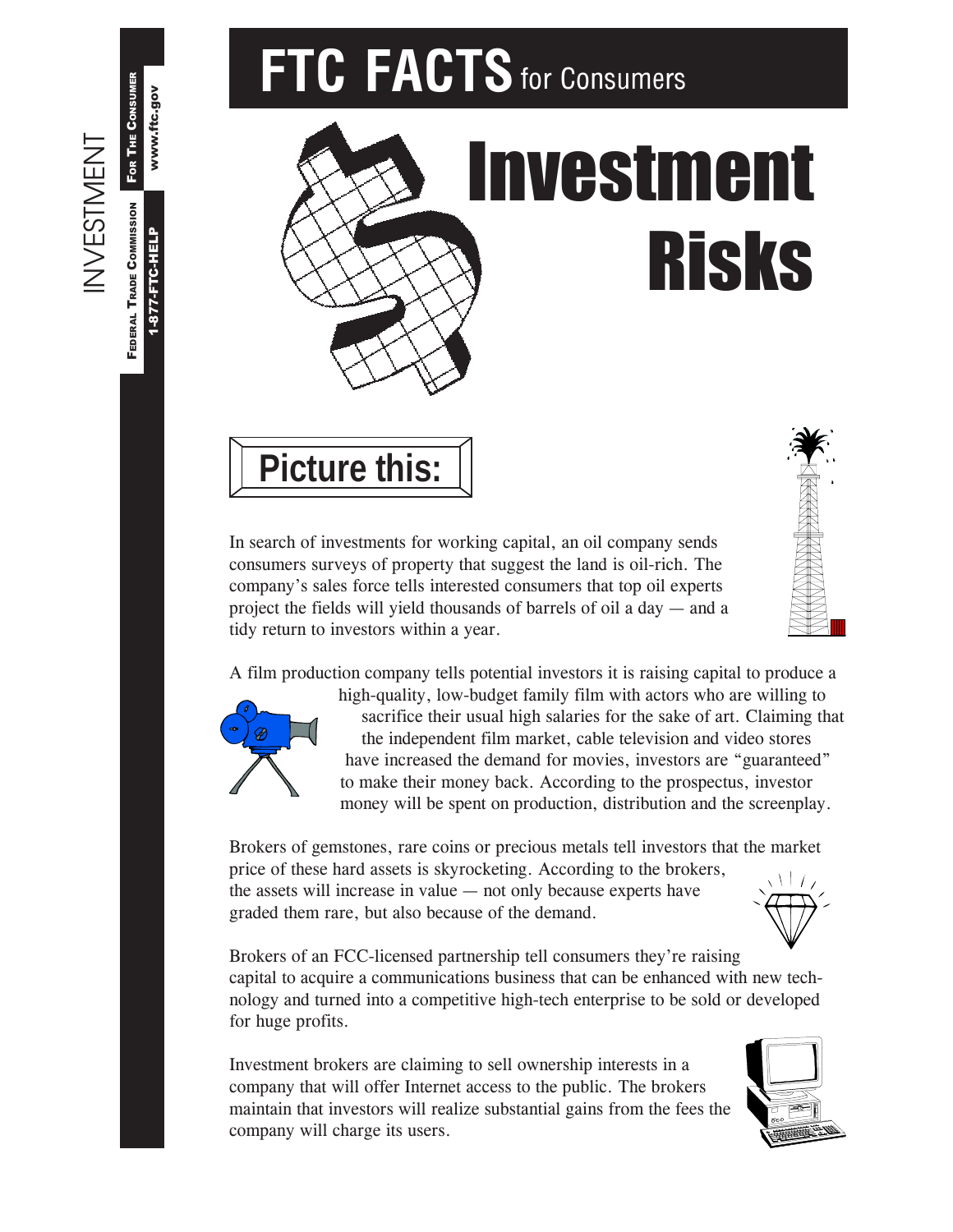# Facts for Consumers

## **What's wrong with these pictures? In a word — plenty.**

- ✖ The oil surveys are fake. The land owned by the company has not been drilled for oil, and in a legitimate deal, much more capital is required to determine if oil could be produced from the land at all.
- ✖ The principals of the film-flam scam are the "producers" and "screenwriters." They take most of the money raised and then use a small amount to produce a low-quality film that is unlikely to turn a profit, let alone be released commercially.
- ✖ Gemstone, rare coin or precious metal scam promoters often charge very high mark-ups and, as a result, consumers who try to resell their assets almost always lose most of their money.
- ✖ The communication technology promised may be unavailable, unworkable or too costly. The partnership brokers take most of the money for themselves after they acquire low-tech businesses for consumers that would require millions of dollars more to have even a slim chance at turning a profit.
- ✖ The fraudulent promoters generally structure the deals to siphon off at least 85 percent of investor money, never intending to turn over a functioning business with Internet expertise, equipment or staff. Investors are left with little capital, expertise or business with which to compete on the Internet.

It's easy to make a new venture sound like a surefire money-maker, especially if the press is writing about successful legitimate companies in similar industries. Fraud promoters create the illusion of authenticity and success by incorporating, renting office space and issuing partnership units or stock certificates. But while they claim to offer investments in exciting sounding businesses

or sell lucrative assets, they deliver cheap imitations of what they promise. As for consumers, they remain unaware that they've bought something of little or no value until their money is gone and profits have not materialized.

### **Pre-Investment Questions**

Fraud is always a possibility, even with secured, regulated investments. Before investing, ask tough questions, both of yourself and those who are soliciting your investments. If the answer to any of these questions is "no"  $-$  or if the answers are vague or complicated – more than likely the investment being pitched is a fraud.

#### Is the company I'm investing in registered to sell *securities?*

Be cautious if the company selling you stock, assets, or partnership units has not registered its securities. Companies that register their securities file prospectuses and annual reports with securities regulators. If a promoter tells you that your investment is "structured" to exempt the securities of the company from registration, you may be dealing with an outfit that's purposely avoiding contact with regulators.

Is it "too late" if I don't invest my money now? Using sales scripts, scam artists create the impression that only a few shares of stock or partnership units are left. They try to convince you that youíll miss out on a big opportunity if you don't send them thousands of dollars by overnight courier or wire transfer. Once you give your money to a scam artist, it may be too late to get it back.

#### *Does the investment have a track record?*

Claiming that their "opportunity" is similar to those of "hot" entrepreneurs, scam artists often use news stories about the success of legitimate companies as bait. Un-fortunately, success stories of other companies in the field are irrelevant for your pur-poses. Get the track record of the company you're considering investing in and the background of the people promoting it.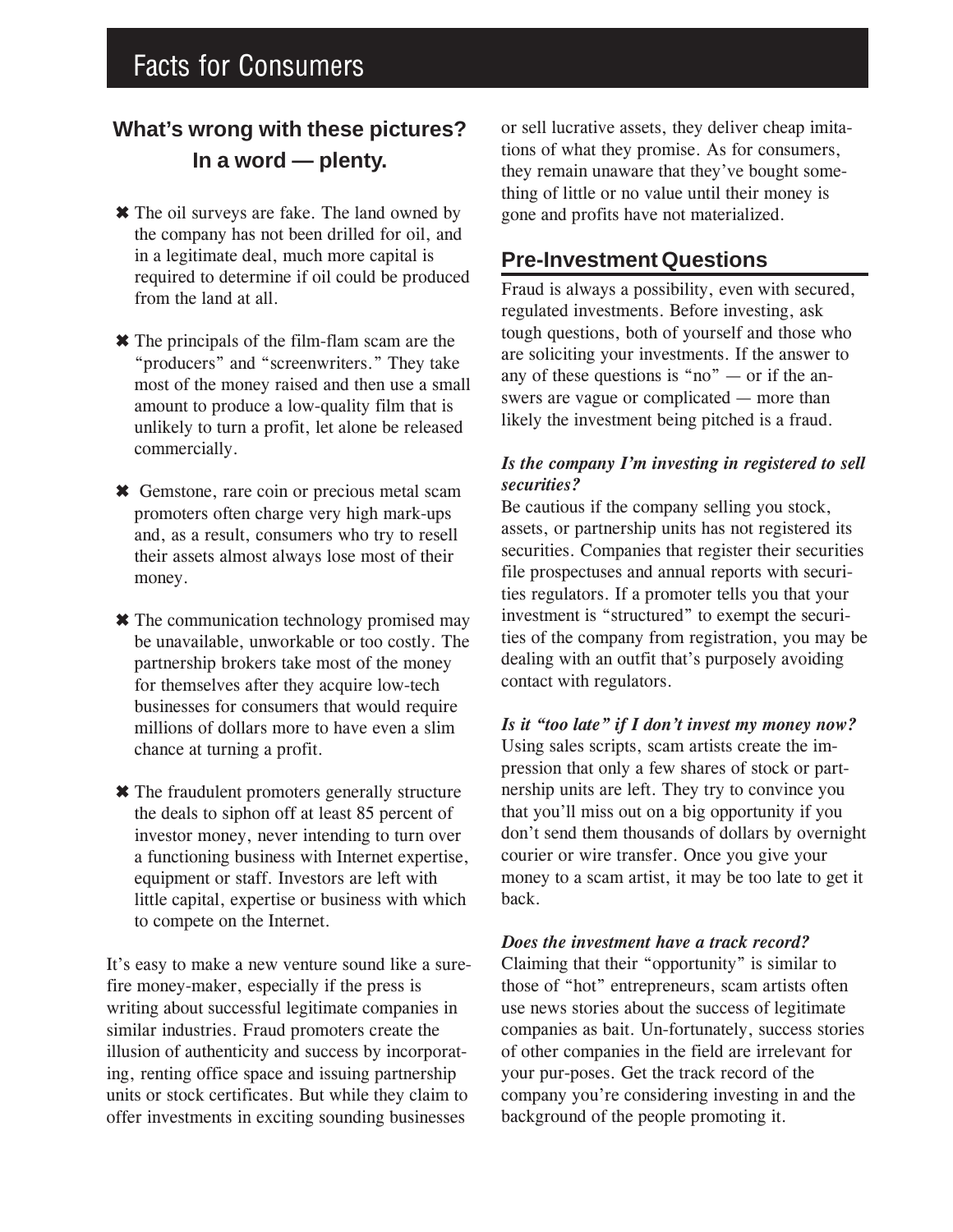#### *Where is my money going?*

Legitimate companies account for investors' money at all times. Ask for written proof of how much of your money is going to the actual purchase or development of the opportunity and how much is going to commissions, promoters' profits and marketing costs. If most of your financial investment is slated to cover expenses and costs, much less will be available to earn a return. Telemarketing is particularly expensive; if you are investing in a telemarketed investment, how much are your brokers getting paid to talk to you?

#### *Do I have an independent, knowledgeable, trustworthy person who can advise me?*

Get an independent appraisal of the specific asset, business or venture you're considering. An appraisal offered by the party selling the investment opportunity can be fake. Talk to the previous owners of an asset or a business you're acquiring for its value history. Discuss all investment ideas or plans with an accountant or an advisor you know and trust.

#### *Do I know who Iím dealing with?*

Can you find published information about the company in which you're investing, proof that the company has registered the securities it is selling with a government agency (if required), or someone you trust who has heard of the company? Have you checked with your state securities agency to see if the promoter or sales person is licensed to sell securities in your state, if required? If not, be cautious. You're giving your money to strangers.

Checking law enforcement agencies and Better Business Bureaus in the community where promoters are located is prudent, but not fool-proof. It may be too soon for the company's victims to realize they've been defrauded or to have lodged complaints with the authorities. In addition, fraudulent promoters can lie about their name or their business history, or even pay people to be "references."

#### *Can I tell a genuine company from a fictional one?*

Don't let appearances fool you. For a few dollars, anyone can incorporate an entity. Personal computers and desktop publishing software help scam artists produce slick promotional materials. Phone service providers can put toll-free telephone numbers in homes.

#### *Did my sales representative tell me the risk of losing my money was high?*

Sales representatives should tell you the risk of particular investments. Be particularly suspicious of sales pitches that play down risk or portray written risk disclosures as routine formalities required by the government. Believe the risk disclosures that say you could lose your whole investment. When your money is gone, fraudulent investment promoters often use "risk disclosures" against you.

#### *Can I be certain a promoter is not lying to me?*

Scam artists lie. Their success depends on having an airtight answer for everything. They inflate the costs and value of worthless investments. They promise you profits years down the road so you won't find out that your investment is a scam until long after they've disappeared with your money.

#### *Do I know when something is too good to be true?*

Investing is risky business. Anyone who tells you an investment is likely to turn a profit quickly should have a basis for the claim. Demand written proof of profit projections from independent sources. Be especially wary when someone tells you profits will be big enough to offset the risk of investing. Every potentially high profit investment is high risk.

## **For More Information**

Several government agencies and business organizations register, regulate, investigate or monitor companies and individuals who offer investment opportunities. If you have questions about a company or an individual, or you wish to make a